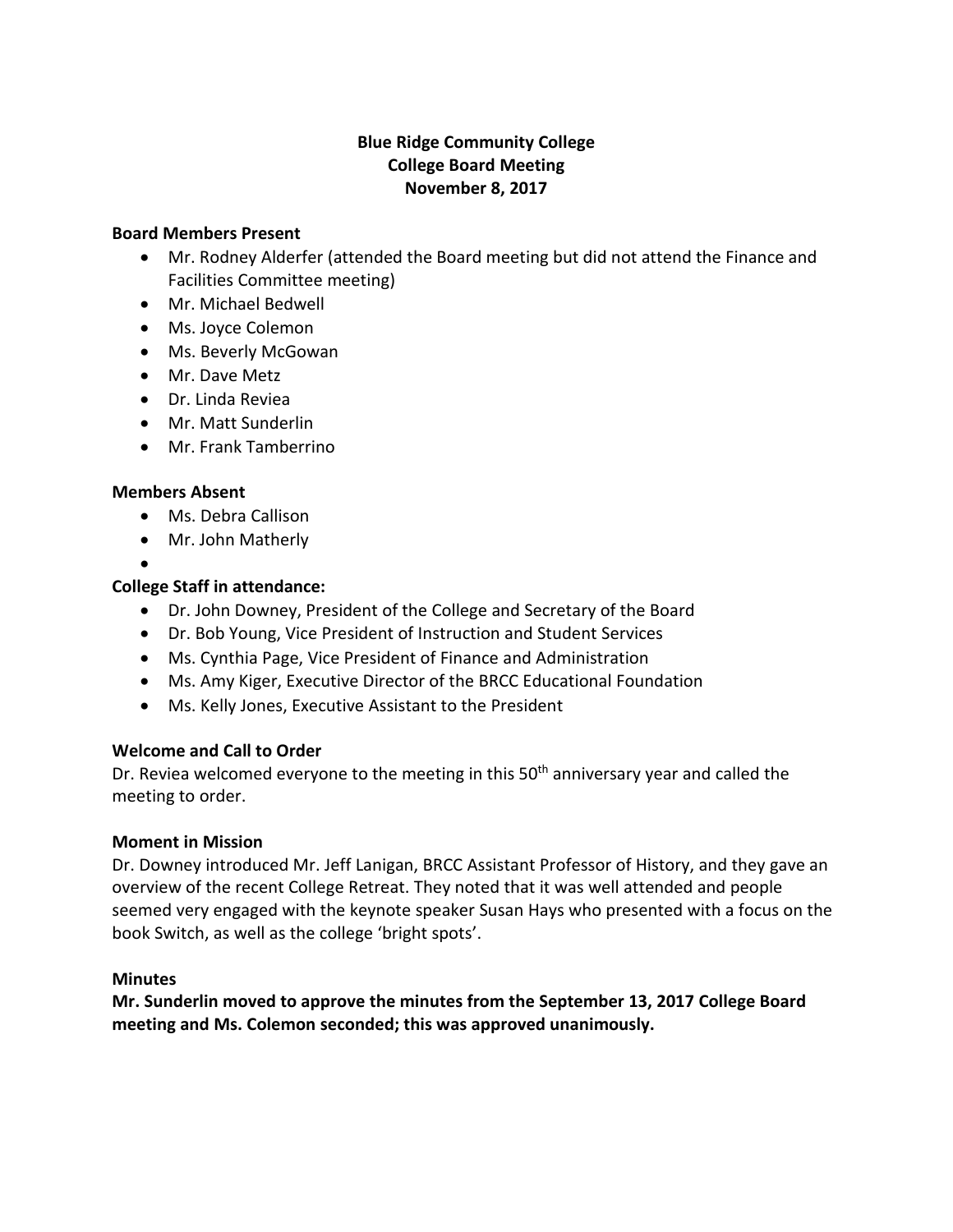## **Finance and Facilities Committee**

## **Local Funds Financial Report**

Ms. Page presented the local funds financial reports for the three months ended September 30, 2017. **Mr. Alderfer moved that these reports for approval and to be filed for audit, Mr. Sunderlin seconded; this was approved unanimously.**

## **Facilities Projects Update**

Ms. Page reviewed the status of construction projects.

Parking deck-currently the project is 17 days behind schedule and the college has asked S.B.Ballard, the construction company, for a recovery plan. Ms. Page shared a powerpoint presentation with the committee that showed the progress of the parking deck.

Bioscience Building-Ms. Page reported that the Gross Maximum Price for the project has been calculated to be approximately \$1 million less than the budget. Because of this savings, the covered walkway between J building and the bioscience building will be included in the project. The saving results from contruction inflation being less than projected. The project will not begin until March as the college is concerned about having to use overflow parking in case of snow.

## **Report on Audits**

Ms. Page reviewed three recent audits

Community College System Audit by the Auditor of Public Accounts for the Year Ended June 30, 2016. In this audit it was noted that eight colleges had problems with data reported to the National Student Loan Data System. This issue is related to the software. Blue Ridge had corrected the issue and will continue to monitor and correct as needed. Because Blue Ridge had corrected the reporting, no corrective action was required. This was the only finding related to BRCC in the report.

Workforce Credentials Grant On-Site Monitoring By VCCS Team. This compliance audit was performed because the WCG is a new program this year. Blue Ridge was commended on many aspects of the audit and findings related to minor paperwork errors. Blue Ridge will provide a statement of corrective action to avoid these error in the future. Dr. Downey commented that Susan Carter in Financial Services was commended for her reconciliation process and her method is being recommended to other schools.

Dislocated Worker Job Driven Grant for Fiscal Year 2017 by the Shenandoah Valley Workforce Development Board. There were no findings and no concerns related to this program.

# **Curriculum and Student Affairs Committee**

Mr. Tamberrino reported for the committee, referring to the lengthy agenda.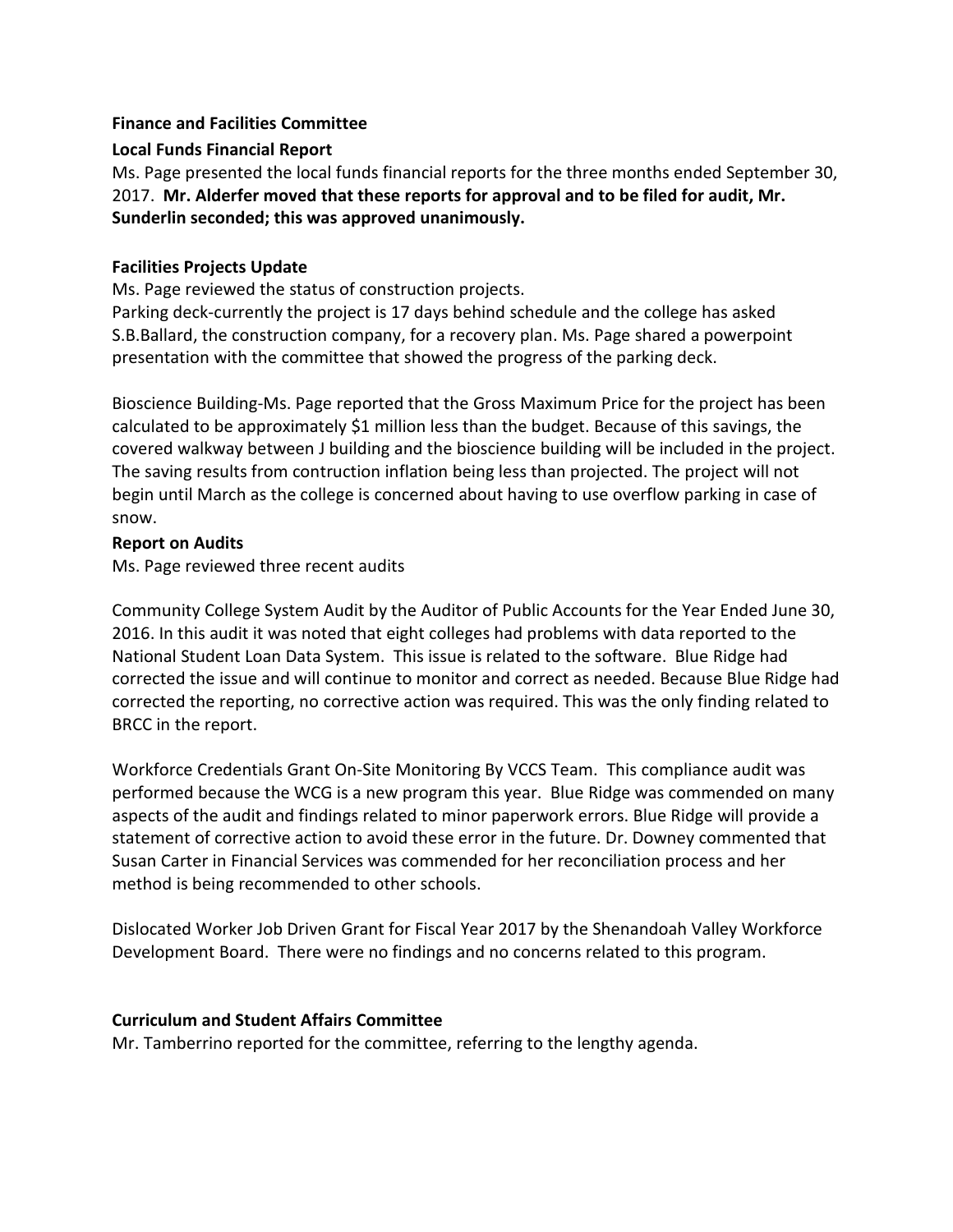Approval of change to the academic calendar from "summer, fall, spring" to "fall, spring, summer". **This was recommended from committee for approval; approved unanimously.**

Approval to activate new VCCS math courses, discontinue old math courses in the BRCC Catalog. **This was recommended from committee for approval; approved unanimously**.

Approval of math course changes (chart below). **This was recommended from committee for approval; approved unanimously.**

| <b>Item</b>    | Page   | Program                                                                          | <b>Proposed Change</b>                                                                                                                                                                     |
|----------------|--------|----------------------------------------------------------------------------------|--------------------------------------------------------------------------------------------------------------------------------------------------------------------------------------------|
| a.             | $C-12$ | Associate of Applied Science (AAS)<br><b>Program Requirements</b>                | Remove "old" math courses from<br>Required AAS General Education<br>Courses: MTH 103, MTH 104, MTH<br>141, MTH 151, MTH 157, MTH 163,<br>MTH 164, MTH 166, MTH 173, MTH<br>174 and MTH 270 |
| $\mathbf{b}$ . | $C-13$ | Associate of Applied Science (AAS)<br>Program Requirements                       | Add "new" math courses to the Required<br><b>AAS General Education Courses: MTH</b><br>111, MTH 132, MTH 154, MTH 161,<br>MTH 162, MTH 167, MTH 245, MTH<br>261, MTH 263, and MTH 264      |
| $\mathbf{c}$ . | $C-15$ | <b>AAS</b> Aviation Maintenance<br>Technology                                    | Replace MTH 103 with MTH 111                                                                                                                                                               |
| $d_{\cdot}$    | $C-16$ | Certificate Powerplant Maintenance                                               | Replace MTH 103 with MTH 111                                                                                                                                                               |
| e.             | $C-17$ | Certificate Airframe Maintenance                                                 | Replace MTH 103 with MTH 111                                                                                                                                                               |
| f.             | $C-18$ | <b>AAS</b> Accounting                                                            | Replace MTH 141 with MTH 132                                                                                                                                                               |
| g.             | $C-19$ | AAS Mechanical Design Technology                                                 | Replace MTH 163 with MTH 161<br>Replace MTH 164 with MTH 162                                                                                                                               |
| h.             | $C-20$ | <b>AAS</b> Advanced Manufacturing<br>Technology                                  | Replace MTH 103 with MTH 111<br>Replace MTH 163 with MTH 161                                                                                                                               |
| $\mathbf{i}$ . | $C-21$ | <b>AAS</b> Advanced Manufacturing<br>Technology - Mechatronics<br>Specialization | Replace MTH 103 with MTH 111                                                                                                                                                               |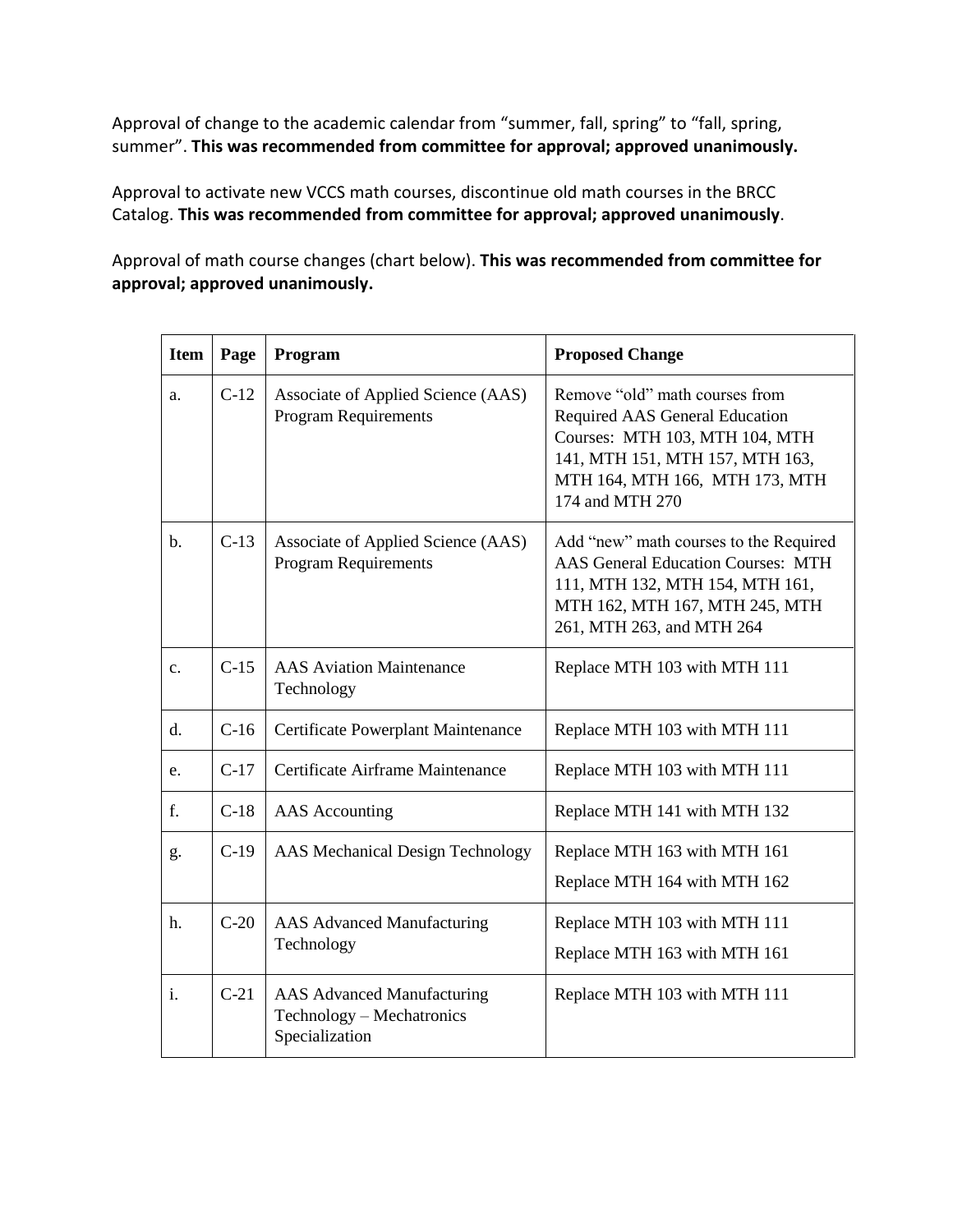| <b>Item</b> | Page   | Program                                                                                                  | <b>Proposed Change</b>                                                                                                                              |
|-------------|--------|----------------------------------------------------------------------------------------------------------|-----------------------------------------------------------------------------------------------------------------------------------------------------|
| j.          | $C-22$ | AAS Advanced Manufacturing<br>Technology - Manufacturing<br><b>Operational Excellence Specialization</b> | Replace MTH 103 with MTH 111                                                                                                                        |
| k.          | $C-23$ | <b>AAS Advanced Manufacturing</b><br>Technology - Bio Technology<br>Specialization                       | Replace MTH 103 with MTH 111                                                                                                                        |
| 1.          | $C-24$ | <b>CSC</b> Mechatronics I                                                                                | Replace MTH 103 with MTH 111                                                                                                                        |
| m.          | $C-25$ | <b>AAS Business Management</b>                                                                           | Replace MTH 141 with MTH 132                                                                                                                        |
| n.          | $C-26$ | <b>AAS</b> Information Systems<br>Technology - Cybersecurity<br>Specialization                           | Replace MTH 103 with MTH 111<br>Replace MTH 151 with MTH 154                                                                                        |
| 0.          | $C-27$ | AA&S College/University Transfer<br><b>Program Requirements</b>                                          | Remove "old" math courses from<br><b>Required General Education Courses:</b><br>MTH 151, MTH 157, MTH 163, MTH<br>164, MTH 173, MTH 174 and MTH 270 |
| p.          | $C-28$ | AA&S College/University Transfer<br><b>Program Requirements</b>                                          | Add "new" math courses to Required<br>General Education Courses: MTH 154,<br>MTH 161, MTH 162, MTH 167, MTH<br>245, MTH 261, MTH 263, and MTH 264   |
| q.          | $C-29$ | AA&S College/University Transfer<br><b>Approved Electives</b>                                            | Remove "old" math courses from<br>Approved Electives: MTH 177, MTH<br>277 and MTH 287                                                               |
| r.          | $C-30$ | AA&S College/University Transfer<br><b>Approved Electives</b>                                            | Add "new" math courses to Approved<br>Electives: MTH 265 and MTH 288                                                                                |
| S.          | $C-35$ | AS Science, Approved Electives                                                                           | Remove "old" math courses from<br>Approved Electives for AS degree: MTH<br>163, MTH 164, MTH 166, MTH 177,<br>MTH 277, MTH 285, MTH 287, MTH<br>291 |

Approval of changes to the AAS in Information Systems Technology and the AAS in Information Systems Technology, IT for Business Specialization- **These were recommended from committee for approval; approved unanimously.**

Replace MTH 103 with MTH 111

Change "elective" requirement to "general education" requirement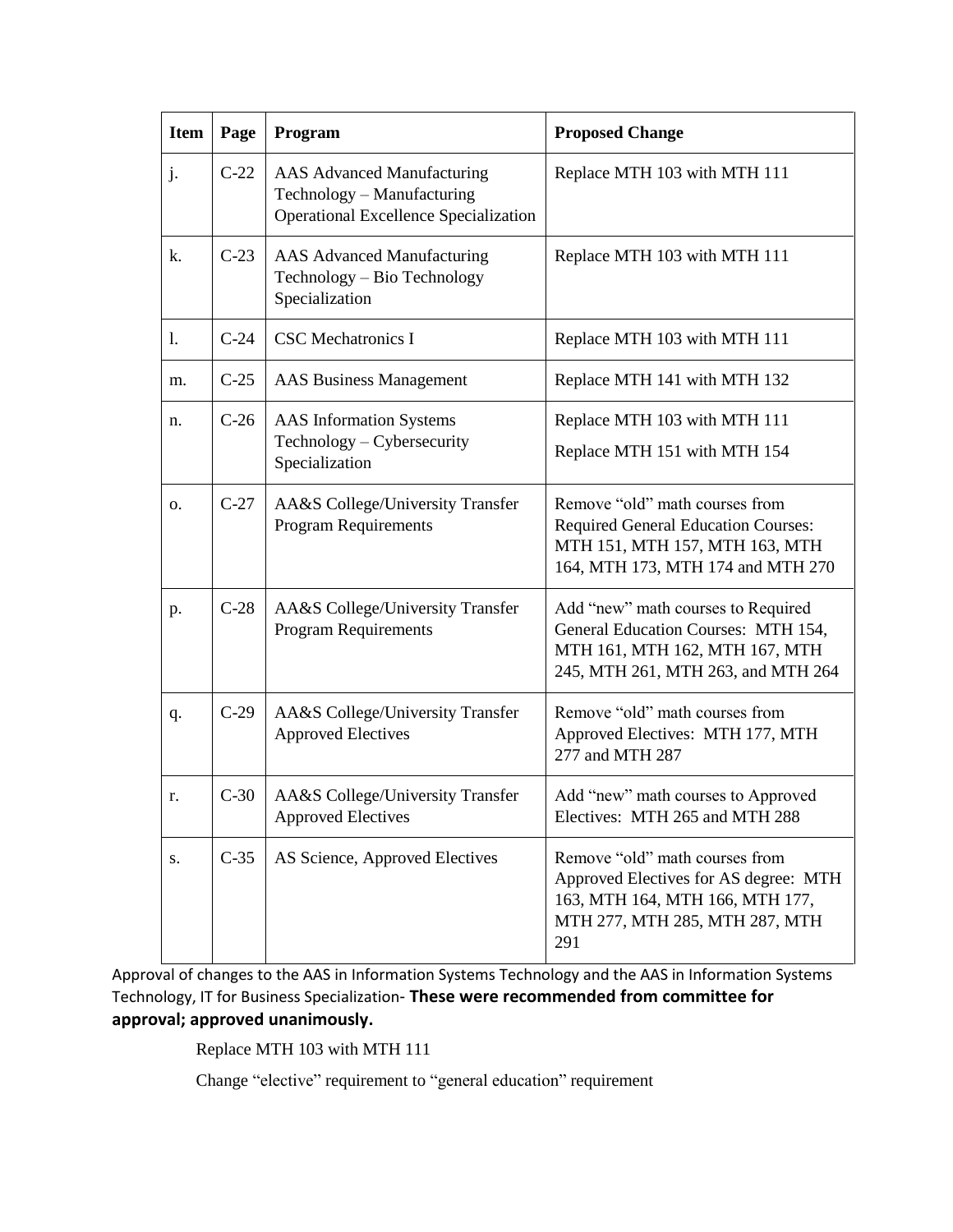Approve changes to the AAS Management, Administrative Assistant Specialization. **These were recommended from committee for approval; approved unanimously.**

> Replace MTH 141 with MTH 132 Remove AST 201, replace with AST 238 Remove AST/BUS/FIN elective, replace with BUS 118 Remove PSY 105, replace with FIN 107

Approve changes to the AA&S College University Transfer, Psychology Specialization. **These were recommended from committee for approval; approved unanimously.**

> Replace MTH 151 with MTH 154 Replace MTH 163 with MTH 161 Replace MTH 157 with MTH 245 Add CST 100 as an option for CST 110 Add PSY 213 as a prerequisite to PSY 211

### Approve changes to the AS Science rationale and course sequence. **These were recommended from committee for approval; approved unanimously.**

Update AS Science General Education Rationale to reflect 8 math credits instead of 10 Reduce the number of credits in the first semester of the course sequence to 15 and the second semester to 14 credits to reflect the change in credits with the new math courses. Replace the elective in the second semester with a social/behavioral science.

Approve changes to the AS Science Program Requirements and Approved Electives. **These were recommended from committee for approval; approved unanimously.**

> Remove "old" math courses from Required General Education Courses for the AS degree: MTH 173, MTH 174 or MTH 157 plus an additional 2 credits of MTH electives from the approved electives, and change Mathematics credits from 10 to 8.

Remove "Other Required Courses for Degree" section

Add "new" math courses to Required General Education Courses for the AS degree: MTH 263 and MTH 264 or MTH 245 plus an additional one credit of MTH elective from the list of approved electives courses for the AS degree in Science.

Add "new" math courses: MTH 161, MTH 162, MTH 167, MTH 265, MTH 266, MTH 267, MTH 265, MTH 266, MTH 267, and MTH 288

Add EDU 200 as an approved elective for the AS Science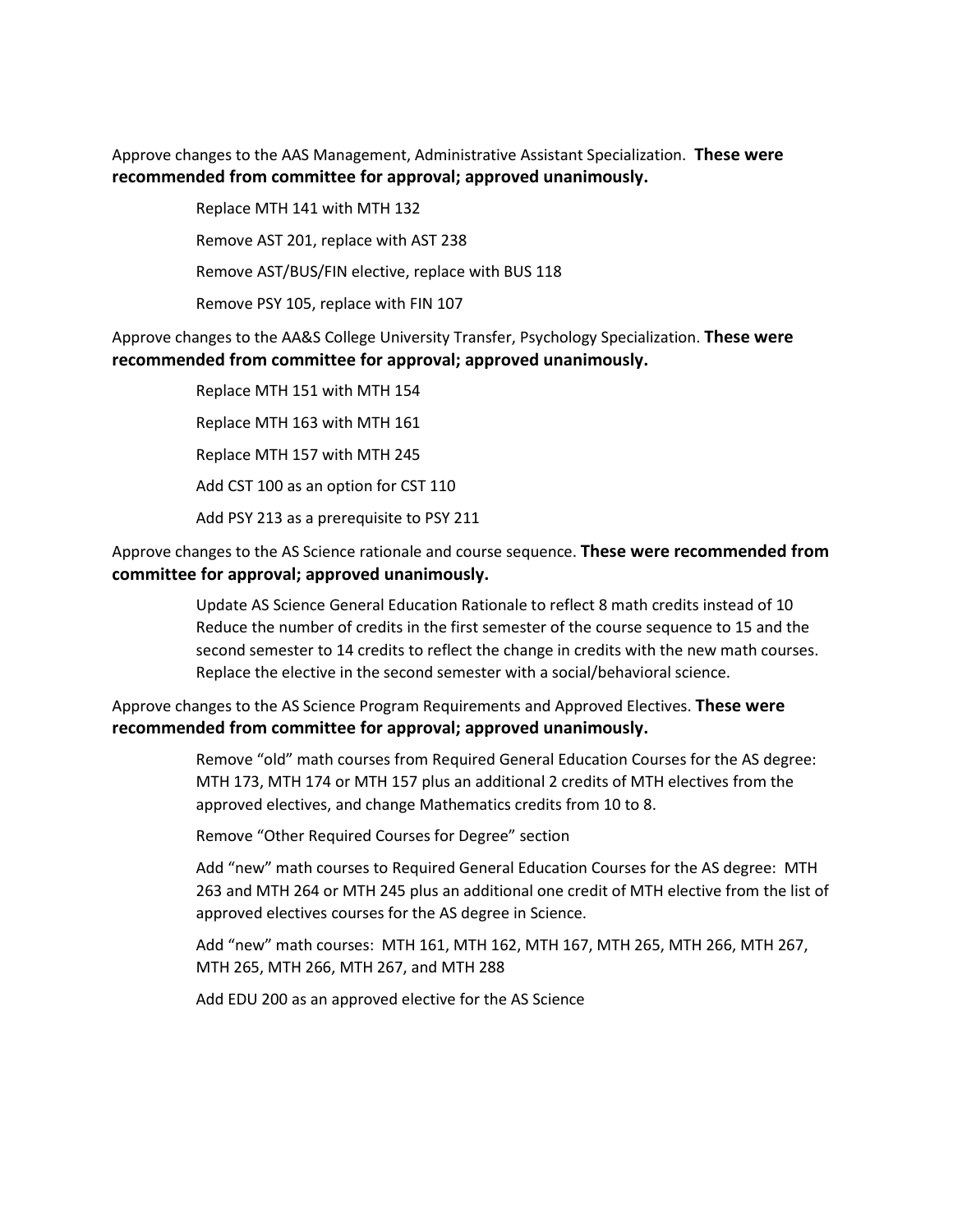Approve addition of new math prerequisites to non-math courses. Page C-57. **These were recommended from committee for approval; approved unanimously.**

| <b>Item</b>    | <b>Discipline</b>                      | Proposed                                             |
|----------------|----------------------------------------|------------------------------------------------------|
| a.             | <b>Aviation Maintenance Technology</b> | MTH 111 prerequisite for AMT 103                     |
|                |                                        | MTH 111 prerequisite for AMT 105                     |
| b.             | <b>Business Management and</b>         | MTH 161 prerequisite for BUS 221                     |
|                | Administration                         | MTH 245 and MTH 263 or MTH 261 for<br><b>BUS 227</b> |
| $\mathsf{C}$ . | <b>Computer Science</b>                | MTE 1-9 prerequisite for CSC 200                     |
|                |                                        | MTH 263 prerequisite for CSC 205                     |
| d.             | Engineering                            | MTH 161 prerequisite for EGR 130                     |
|                |                                        | MTH 263 prerequisite for EGR 263                     |
| e.             | Physics                                | MTH 111 prerequisite for PHY 100                     |
|                |                                        | MTH 162 or MTH 167 prerequisite for<br>PHY 201-202   |
|                |                                        | MTH 264 co-requisite for PHY 241                     |
|                |                                        | MTH 265 co-requisite for PHY 242                     |
| f.             | Psychology                             | MTH 245 prerequisite for PSY 213                     |

Approve discontinuation of ACC 115 that is no longer required for any programs. **This was recommended from committee for approval; approved unanimously.**

Approve changes to the AAS in Business Management. **These were recommended from committee for approval; approved unanimously.**

Replace PSY 105 with FIN 107

Replace BUS elective with BUS 118

# Approve changes to the CSC in Information Technology. **These were recommended from committee for approval; approved unanimously.**

Change option of ITE 120 or CSC 200 to ITE 120; change ITP 100 to include option for CSC 200.

Remove option for an IT Elective from ITP 296 or ITP 298.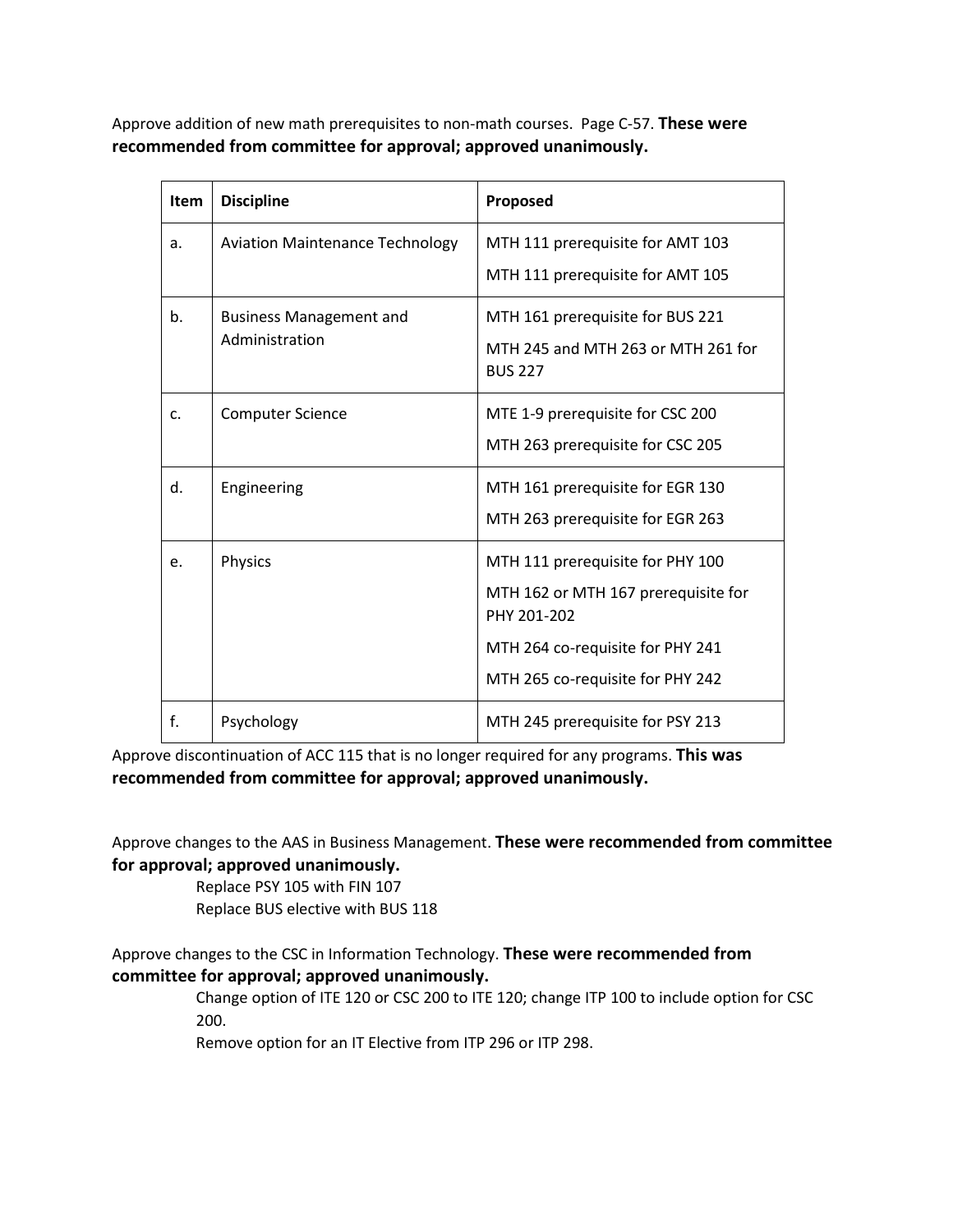Approve new Automotive Analysis and Repair programs. **These were recommended from committee for approval; approved unanimously.**

AAS Automotive Analysis and Repair

CSC Automotive Analysis and Repair – Undercar and HVAC

CSC Automotive Analysis and Repair – Fuel and Electrical Systems

CSC Automotive Analysis and Repair – Mechanical Systems

Approve activation of EMS courses and BIO 145 from the VCCS Master Course File to the BRCC Catalog. **This was recommended from committee for approval; approved unanimously.**

Approve BIO 145 as an approved general education course for applied science degrees. **This was recommended from committee for approval; approved unanimously.**

Approve new Emergency Medical Services programs. **These were recommended from committee for approval; approved unanimously.**

> AAS Emergency Medical Services CSC Emergency Medical Technician (EMT) CSC Advanced Emergency Medical Technician (A-EMT) Certificate in Paramedic

Dr. Young shared several information items with the board. The nursing curriculum is being redesigned across the VCCS.

EMS training- The regional EMS council is not able to offer EMS training so they are working with BRCC to offer EMS training starting next Fall.

BRCC is still working with the VCCS on the Associates of Fine Arts degree.

The Advance Manufacturing Technology degree is going to the state board for approval later in November.

Automotive is currently a diploma program, BRCC's only diploma, so the college is looking to update it to an Associate Degree with certificates imbedded. This will allow students to qualify for stackable credentials which is especially important since automotive students often find job before completing their diploma.

### **Personnel Report**

Ms. Page gave a summary of the personnel report on page 109.

### **Enrollment**

Dr. Young distributed and reviewed the enrollment report. Dr. Young reported that BRCC is down just a little currently for Fall Enrollment, about the middle within the colleges of the VCCS.